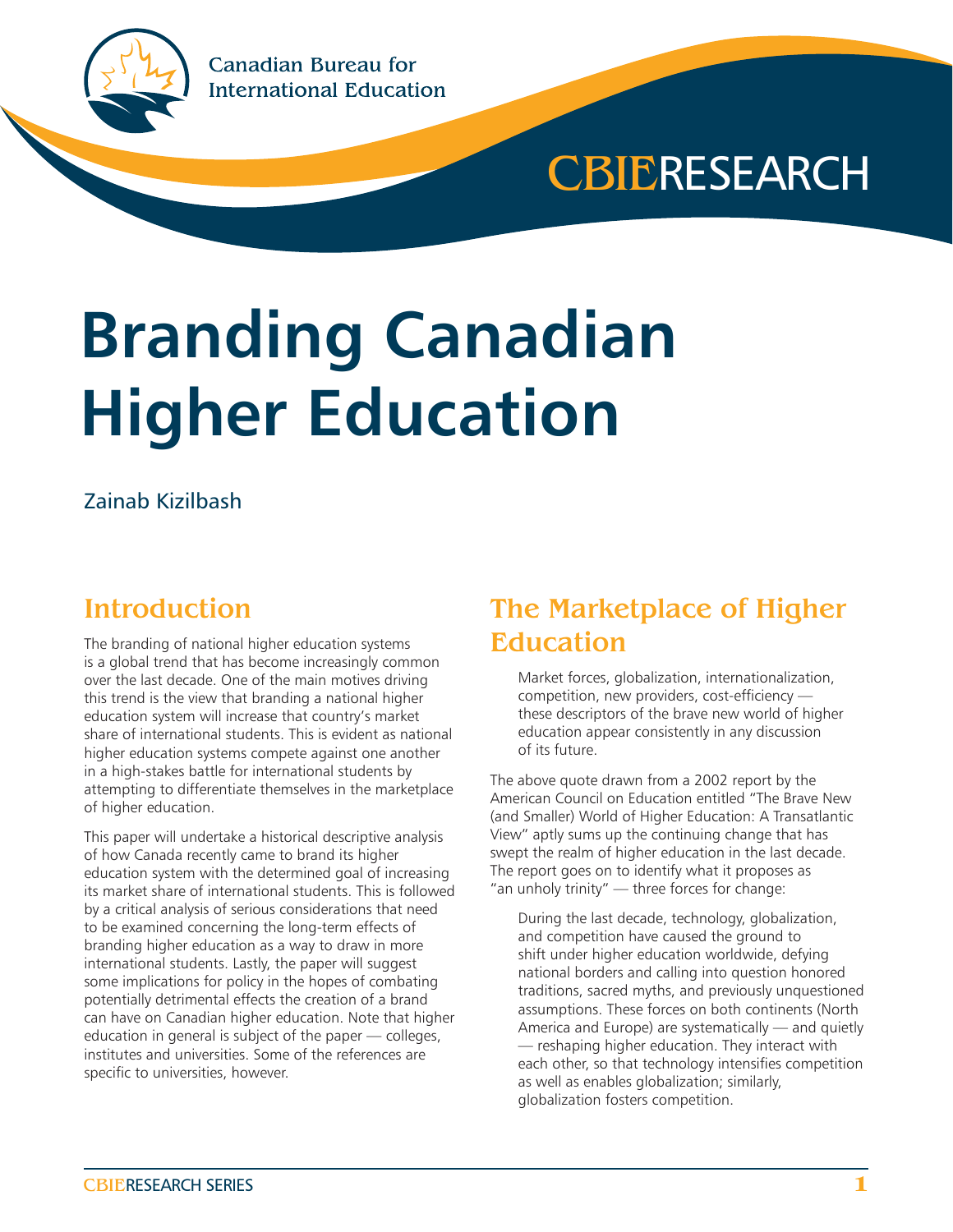This description illustrates how increasingly in higher education all roads lead to competition. Today universities are in constant competition with one another on the world stage for resources, rankings, reputation, staff and students. This culture of competition has led institutions to become more aggressive and entrepreneurial, following the wave of new-managerialism that has crashed upon the shores of higher education in recent decades. This entrepreneurial stance has resulted in a number of initiatives revolving around international education; however, an avenue that has been aggressively pursued is the recruitment of international students. The Director of the Higher Education Policy Research Unit at the Dublin Institute of Technology, Ellen Hazelkorn, states, "Stories of what the *Daily Yomiuri* calls the "scramble for students" or the *Economist* calls the "battle for brainpower" are increasingly common as higher education moves centre stage in the geopolitical contest for an increasing share of the global economic market" (Hazelkorn, 2008, p.8). The motivation behind the battle for students becomes apparent when the benefits they bring are examined.

**With the potential to profit from such huge figures and taking into account the aforementioned culture of competition that has come to permeate higher education, governments — those that have not earlier jumped on the bandwagon, or in fact led the way — are scrambling to step up their recruitment efforts, Canada being no exception.**

## The Recruitment of International Students

The cited benefits of recruiting a high number of international students often include notions of an enriched academic experience through diversity, as Philip Steenkamp, Deputy Minister, Ministry of Training, Colleges and Universities for Ontario states in the report (2008), "The Development of Ontario's Internationalization Strategy":

International students bring valuable diversity to the classroom, the campus, and the larger community, enhancing the academic experience for all students. Diversity in the classroom enriches all students' understanding of the world by allowing them to share different perspectives, approach problems from different angles, and discover different cultural experiences (p.1).

This sentiment is echoed by Bob Rae (2005) in his report and recommendations on the Ontario post-secondary education system, "Ontario: A Leader in Learning", where he agrees that home and host institutions benefit from a more diversified student body. Paul Davidson (2009), President and CEO of the Association of Universities and Colleges of Canada (AUCC), also agrees that the diversity created by the presence of international students is beneficial as they bring diverse perspectives, expertise and skills to our classrooms, which contributes to creating global, 21<sup>st</sup> century institutions across Canada.

However, in spite of such laudable outlooks, another motive behind the recruitment of international students that must be acknowledged is the pursuit of economic gain. As Peter Scott (1998) stated more than a decade ago, "It would be a mistake to interpret the pressure to recruit international students in some countries as a reinforcement of internationalism" (p. 125). Today, this could not be more true. International students more often than not pay their institutions exorbitant tuition fees, regularly double to triple home-student tuition fees. They also contribute substantial amounts to the economy of their host country through accommodation, living expenses, travel and discretionary products and services. In many cases, the total figures have surpassed major export sectors that traditionally dominated home markets. With the potential to profit from such huge figures and taking into account the aforementioned culture of competition that has come to permeate higher education, governments — those that have not earlier jumped on the bandwagon, or in fact led the way — are scrambling to step up their recruitment efforts, Canada being no exception.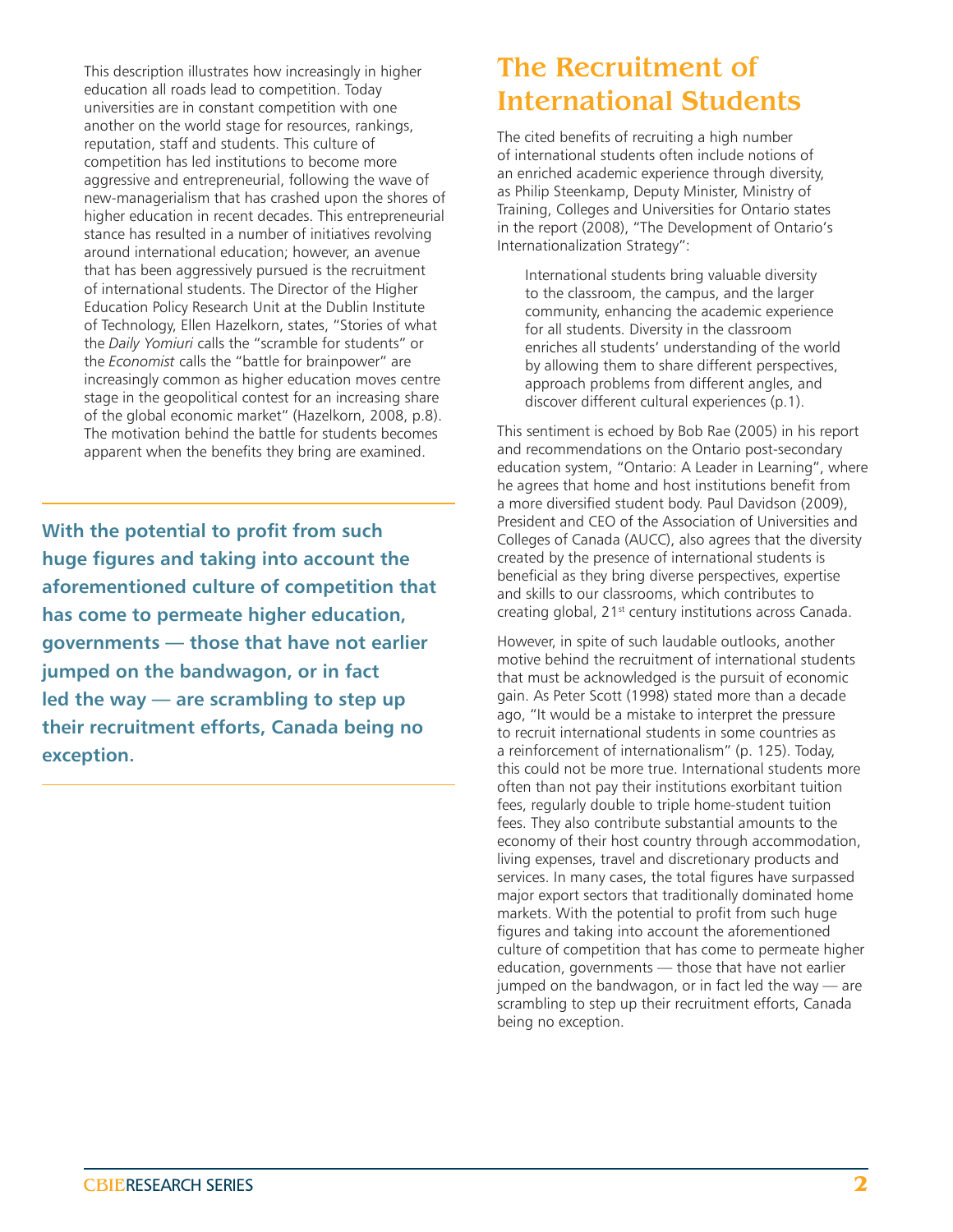## Canada's Case

Canada has now joined the parade of countries that have put into practice aggressive recruiting efforts in the world-wide competition for international students. This is often in light of mounting funding shortfalls for post-secondary education from governments. In fact, governments are now often encouraging universities to pursue international ventures (Knight & Altbach, 2007). As de Wit (2002) explains, "The more foreign students there are paying high tuition fees, the higher the economic return and the less the national government needs to invest in higher education" (p. 91). Scott (1998) agrees, explaining how universities see international students as "a market to be exploited, especially at a time when other revenue derived from public expenditure is constrained" (p. 117). This is the danger in Ontario, where cuts in funding for post-secondary institutions have been substantial. The Ontario government's per-student funding to universities has fallen since the 1970s from \$6,500 to \$4,200 (in current, inflation adjusted dollars), a full 35 per cent or more than a third (Langer, 2009). With such a plunge in funding, the lure of alternative revenue from international students has become all the more tempting.

Canada's recruitment efforts for international students have largely been shaped (some would argue hindered) by the structure of its government. In Canada the constitutional responsibility for higher education rests with the provinces and territories of Canada. The federal Parliament, on the other hand, is responsible for national interests. There is, however, no federal ministry of higher education. It is argued that since there is no national framework for higher education, the "absence of a federal ministry with responsibility for higher education means that leadership in this policy area becomes an enormous challenge" (Desai-Trilokekar & Jones, 2007, p.1). When it comes to education, the power rests with the provinces and territories and "they guard it jealously" (Desai-Trilokekar & Shubert, 2007, p.1).

**Canada's recruitment efforts for international students have largely been shaped (some would argue hindered) by the structure of its government. In Canada the constitutional responsibility for higher education rests with the provinces and territories of Canada. The federal Parliament, on the other hand, is responsible for national interests.**

# Jumping on the Branding Bandwagon

Canada's lack of a federal ministry with responsibility for higher education has meant that the recruitment of international students has historically been left up to the provinces, or even individual institutions. Canadian universities and colleges often depend on their own resources to establish credibility, as well as market educational resources (Desai-Trilokekar & Jones, 2007). Many see this as greatly problematic in light of the previously described culture of competition within higher education worldwide. This has been called a major handicap for Canada (Gee, 2007), which has led to "an identity crisis the country has had on the international education stage" (Tibbetts, 2008, p.1). The biggest problem has been seen as Canadian higher education not speaking with one voice (Birchard, 2007). In their document entitled, "Canada's Competitive Challenge: International Promotion of Education," the Department of Foreign Affairs and International Trade (DFAIT) reasons, "We can't afford to *not* do something in a collective manner" (DFAIT, 2008, p.9). Opinions such as these were backed up by recent research that illustrated Canada's weakening position in the race for recruiting international students. In the fall of 2007 the Canadian Bureau for International Education reported that Canada, which once ranked in the top five destinations for foreign students, had dropped to 14<sup>th</sup> place, receiving less than three percent of the international market (Tibbetts, 2008). Such figures are used to show Canada as being left in the dust in the high-stakes race to recruit international students. Canada's categorical failure is also emphasized by frequent comparisons to other nations, mainly the United Kingdom, Australia and the USA, the latter of which dominates the international market, with over 21 percent of the world market share of international students (Wright, 2008).

The distress over Canada's falling position led to an outpouring regarding the need for corrective measures. In a document posted by AUCC on their election site in the fall of 2008 entitled, "Why universities' connections to the world matter," the organization states the following:

There is a growing pool of international students around the world. Nevertheless, to ensure that Canada remains a destination of choice for the top talent looking to study abroad, we will have to compete more vigorously with a growing number of competitor nations which are increasing their recruitment efforts. Canada needs to be positioned as a place where top international students can pursue the highest quality of education and improve their economic opportunities (p.2).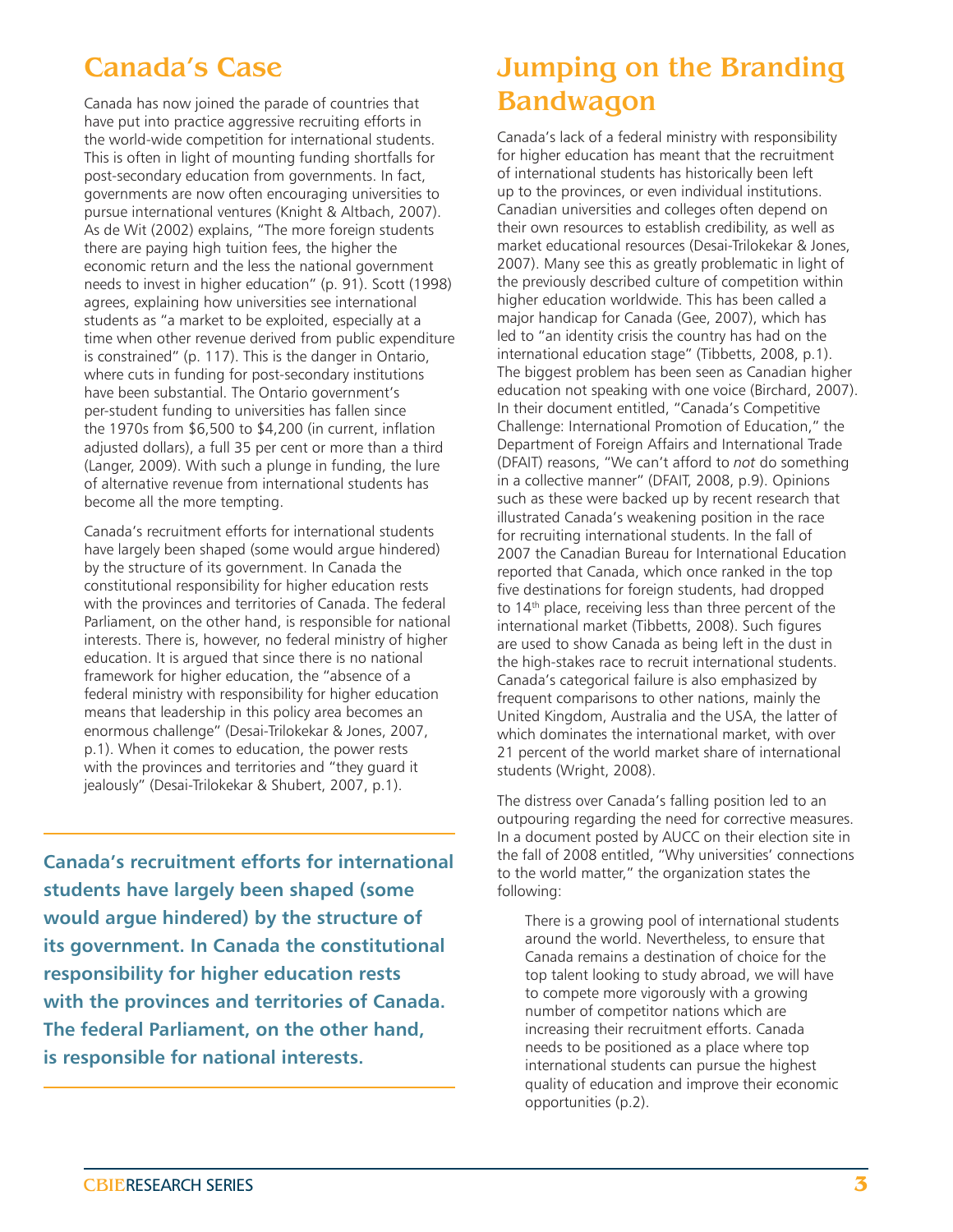Stéphanie Mercure from DFAIT agrees that Canada needs to step up efforts to compete, stressing, "International students contribute an estimated \$6.5 billion to Canada annually, but Canada still lags behind Australia, UK, and the US, our key competitors. Our desired position is to make Canada the number one alternative to the US and UK, a spot currently held by Australia" (BCCIE, 2009, p.1). In a brief submitted to the House of Commons Standing Committee on Foreign Affairs and International Trade, AUCC (2005) states, "At a minimum, Canadian universities need to be on a level playing field with other host countries in order to attract the best international students" (p.6).

The initiative touted as the solution to Canada's failing situation is the creation of a national brand to represent Canadian higher education internationally. AUCC (2008) called on all candidates in the 2008 federal election to commit to expand Canada's international marketing efforts to attract more of the top foreign students to study in Canada. One of two specific recommendations made in Bob Rae's (2005) report is a call for greater international marketing efforts, closely coordinated with the higher education sector and the federal government, to establish Ontario as an international destination of choice for students. Andrea Desmarteau from DFAIT is direct in her answer to the crisis:

Why is Canada doing so poorly? We don't have a brand for Canada. We're not being presented in a unified way…If we have a brand that promoted Canada students will choose Canada, and then from there they'll do their research of where they want to go and which institution they want to study at" (Wright, 2008, p.1).

DFAIT (2008) cites the following four points for "Why Canada has been doing so poorly": previously no international brand for Canadian education; no coordinated marketing strategy; limited government support for promotion; and Canadian missions abroad lacking policy and coherent direction. This same report cites a Conference Board of Canada entitled "Opportunity begins at home":

…With no identifiable pan-Canadian policy leadership…progress in the promoting of educational exports has been difficult. Therefore, some policy body — most likely the re-merged Department of Foreign Affairs and International Trade — should be mandated to coordinate a cohesive, proactive Canadian approach to branding and promoting Canadian education services abroad. The Trade Commissioner Service and science and technology counsellors in Canada's embassies should be fully engaged, and objectives set (p. 6).

In addition to suggesting the creation of a national brand, the above quotation also illustrates the federal government exercising leadership in the domain of

education, a significant detour from the path that has been traditionally followed. The body recommended to mandate the brand, DFAIT, has had a longstanding interest in internationalization, going back to the 1960s (Desai-Trilokekar & Shubert, 2007). It was thus DFAIT that was given the mandate to launch a marketing campaign in the federal government's Budget 2007 along with \$2 million to develop a Canadian international education brand to sell on the international postsecondary market. Following this, in May 2008, after extensive negotiation and consultation, the Deputy Ministers of Education in all ten provinces approved by consensus the proposed Pan-Canadian Education Brand, with the understanding that the brand would be jointly managed by DFAIT and the Secretariat of the Council of Ministers of Education Canada (CMEC) (DFAIT, 2008).

Subsequently, in June 2008 the Minister of International Trade approved the education brand concept and the principle of joint governance of the brand by DFAIT, on behalf of the federal government, and by CMEC, on behalf of the provinces (DFAIT, 2008).

On September 22, 2008, in Fredericton, the Ministers of Education officially launched the Education Brand for Canada. According to DFAIT (2008) the underlying principles of the brand use policy includes the following:

- The Education Brand for Canada is a shared Brand approach. It is not designed to represent any single entity, program or initiative. It represents the delivery of educational services in Canada to prospective international students.
- Excellence and quality of the educational services being provided is an integral part of the identity being conveyed by the Education Brand.

Darcy Rollins, Director of International Education for Manitoba and co-chairman of the federal-provincial committee working on the marketing campaign describes the approach as, "Putting a uniquely Canadian spin on what we have to offer… We're saying we're going to offer you high-quality education, we're going to help you realize your potential and you're going to help us help the world" (Tibbetts, 2008, p.1). The challenge for the brand is to occupy Australia's current position and make Canada the No.1 alternative to US and UK education. Considering that the Canada brand has only most recently been launched, it remains to be seen whether this challenge will be accomplished.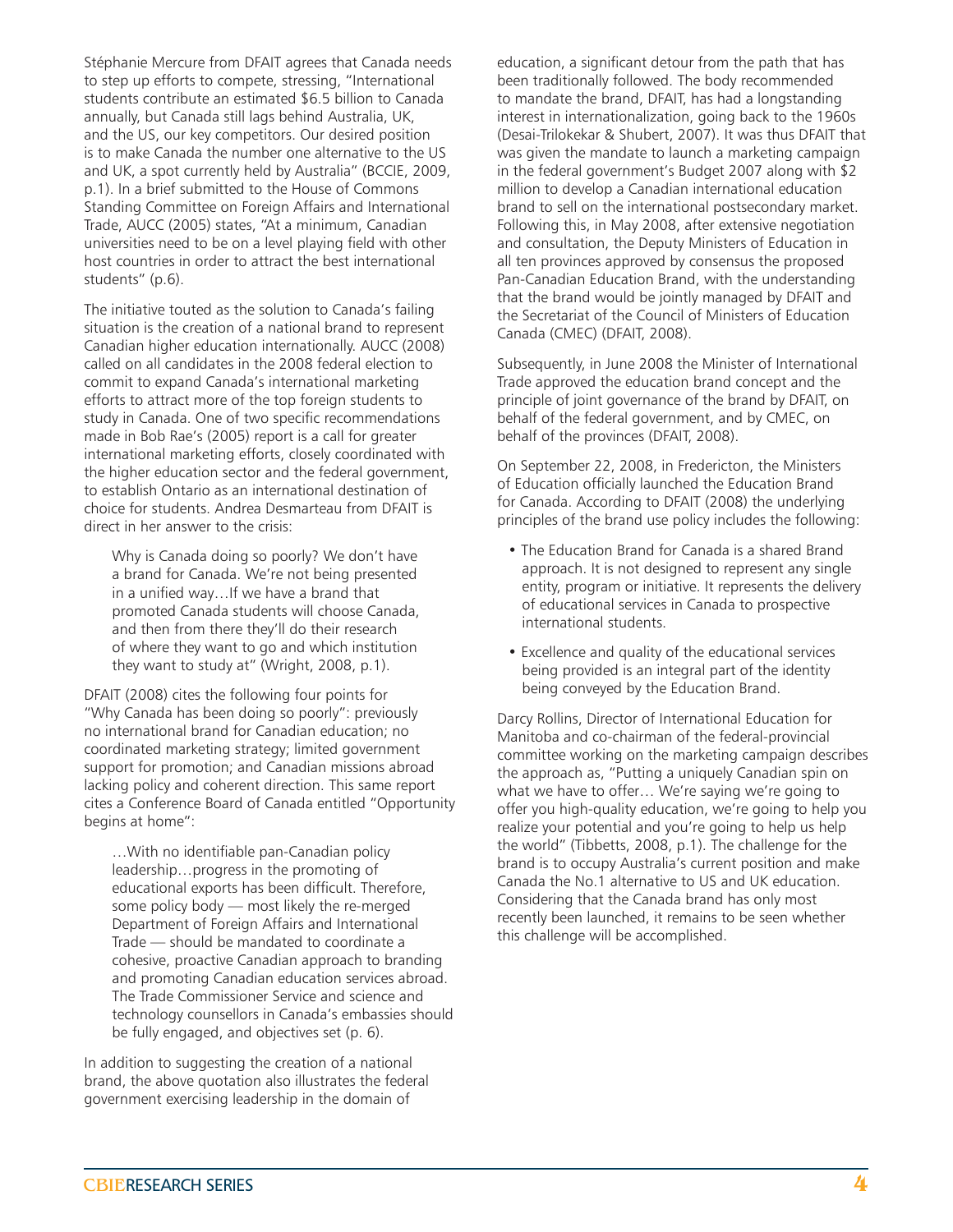# Analysis

Whereas many countries have long had national brands for their higher education — indeed have been pioneers in the field so to speak, Canadian higher education is still only in its branding infancy. As such, there are a number of serious considerations that need to be examined concerning the long-term effects of branding higher education.

Firstly, it has already been established that there is major consensus that the way to boost Canada's national education profile is through the creation of a national brand which can then be used to recruit a higher number of international students. Given the heightened ever-growing competition worldwide for international students, one very real possibility is that Canada could get swept up in this competition in a dangerous way.

That is, at some point it may simply become a numbers game. As previously mentioned, the challenge for the brand is to remove Australia from the third-tier spot and make Canada the choice destination after the USA and the United Kingdom. It may be that the brand is only considered a success once this challenge is realized, which would lead to a fixation on securing this position and ignoring the problems it may breed down the line.

**Given the heightened ever-growing competition worldwide for international students, one very real possibility is that Canada could get swept up in this competition in a dangerous way.**

> Further, taking Australia's place may also mean experiencing Australia's problems. This has to do with the very real possibility of the Canadian higher education system becoming dependent on international students — the reality that Australia is currently experiencing after years of pursuing for-profit higher education. The fact that international students contribute a significant amount of funds towards higher education and the economy overall means that governments are encouraging universities to recruit as many international students as possible. The more money universities collect from international students, the less money the government will feel the need to put towards what is an already seriously underfunded sector. Eventually the number of incoming international students will begin to taper off as countries around the world "exporting" these students increasingly build up their own systems of higher education. Moreover their governments are becoming wary of prospective suitors from abroad

who appear focused on enticing away the best brains or attracting money students could be spending in their own country (Lightfoot, 2009). As Don Olcott, chief executive of the Observatory of Borderless Higher Education, asks, in *Times Higher Education:*

Are we really naïve enough to think that China, India, Malaysia, South Korea, the Gulf States and others do not want to build long-term, high-quality, sustainable university systems in their countries and regions to serve their students? It would certainly not be the first time, nor probably the last, that Western countries have completely misread global developments. International student mobility is fluid, and making long-term predictions of where students will go is complex at best (Baty, 2009, p.1).

At the point when this becomes a reality, Canadian higher education will be feeling the effects of a considerable loss of income on which they have grown dependent, coupled with meagre public funds that have continued to dwindle.

Another concern regarding the branding of higher education is delivering on the brand promise. An effective brand management strategy can only be maximized if the brand carries a promise and if every member institution is committed to fulfilling that promise (Lockwood & Hadd, 2007). The brand promise comprises factors such as academic offerings and student experience (Lockwood & Hadd, 2007). The Education au/in Canada brand promise is to "Provide you with guidance and with the knowledge and tools you need to develop your full future potential, while affirming the person you are today" (DFAIT, 2008, p.12). While these may be vague terms, there is a responsibility to ensure there is no incongruence between what is claimed and what international students actually experience, especially in light of the costly tuition fees they must pay. In Ontario, the lack of government funding has increasingly led to larger class sizes, fewer courses, outdated labs and equipment, and shabby facilities. As Mark Langer (2009), President of the Ontario Confederation of University Faculty Associations, states, "We can't do university education on the cheap and do it properly" (p.2). It is neither fair nor ethical to lure international students to our institutions unless we are willing to improve our current deteriorating situation, instead of using them to make up for our budget shortfalls.

As well, money that is put into higher education might be allocated to the wrong areas if a fixation over occupying a top-tier position in the market for international students concurrently breeds an obsession with achieving world-class rankings. A US study by Brewer et al (2002) has shown that prestige-seeking higher education institutions tend to invest in areas such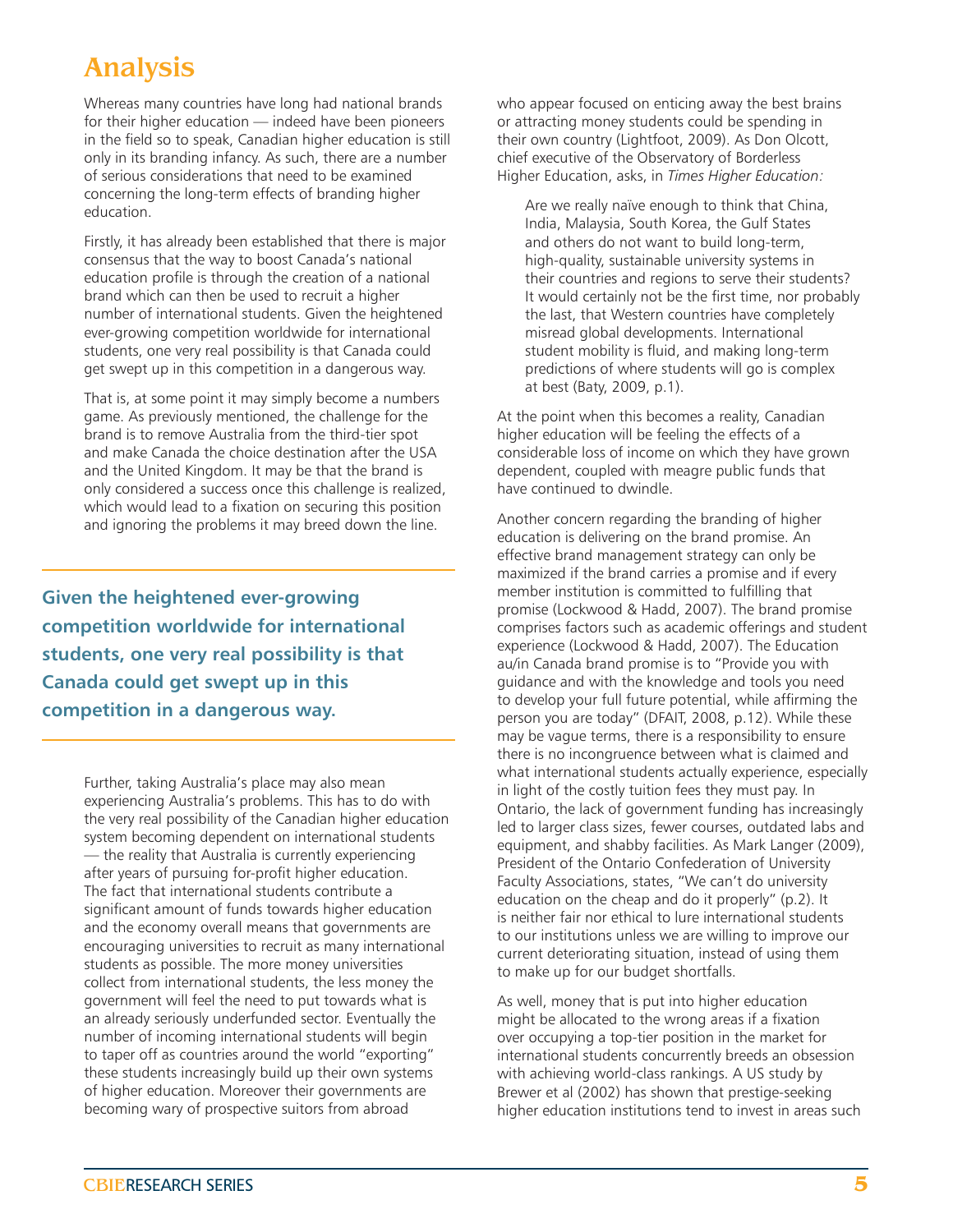as admission selectivity, student consumption benefits (dorms, eating facilities etc.) or other measures intended to improve their positions in the publicized rankings (Dill, 2003). Stensaker (2005) sees these as relatively costly investments, especially since it is not known how much such investments actually matter for student choice. He reasons that since institutions involved in the branding game tend to spend money in the same areas, and since competing for prestige is a zero-sum game, this means that the investments are both high-risk and may have little impact on student choice. Universities in Canada are already underfunded; it can be reasoned that our institutions simply cannot afford to pour money into development simply in the hope of raising their position in international rankings, especially considering a wealth of research that shows how such rankings are often meaningless. Lang (2005) points out that, as reliable national rankings are not possible, the prospect of a reliable ranking of world-class is remote. He argues, "There are too many different mandates and audiences for universities for a single scale of measurement to produce valid or useful results" (p.51). It would be all too easy for Canadian higher education to fall into what he deems the "curse of comparison" (p. 48).

**The brand could flop if universities decline to be associated with it, choosing instead to continue marketing their own individual brands.**

> The branding of higher education also follows the trajectory of consumerism that has increasingly beset higher education. New managerial philosophies have led to the higher education sector beginning to function like an industry (Gumport, 2000). Branding then is a logical step "in a market where students are recognized as customers [and] universities have to implement strategies to maintain and enhance their competitiveness" (Melwar & Akel, 2006, p.41). Although as Stensaker (2005) points out, "Treating students as customers may, however, have the effect that they actually start to behave as such…" (p.4). He goes on to argue, "Students who are turned into customers may also be a very demanding and unstable group, where one faces the danger that these students are leaving universities almost as fast as new students are enrolled" (p.7). This type of revolving door of enrolment would have a negative impact on the culture, quality and reputation of Canadian institutions.

A benefit of branding is that it may be a promising strategy for improving institutional cooperation (Stensaker, 2005). As institutions are exposed to increasing competition, one institutional response may **As long as internationalization efforts are dominated by efforts to attract international students to Canada, there may be less attention paid towards increasing opportunities for all Canadian students to pursue an international education experience as part of their university education.**

be to join other institutions in some cooperative effort (Huisman & van der Wende, 2004). However, within Canada and even within individual provinces, this may be easier said than done. As previously described, due to the absence of a federal ministry of education, Canadian universities have historically operated under a largely decentralized system. Universities have long handled their own marketing and recruiting measures, and as such, may wish to retain their individuality. Additionally, they may worry that any one university could potentially damage the brand image of the whole (Brown & Goodawardana, 2007). As such, it may be less likely that individual universities are willing to co-operate with one another in recruitment efforts, or even be represented in a united way internationally. In this case, the brand could flop if universities decline to be associated with it, choosing instead to continue marketing their own individual brands, which would mean wasted time, effort and resources that have been put towards the development of the Canada brand.

Finally, more than a decade ago, Peter Scott (1998) asked a crucial question: "Wider or deeper, or wider and deeper?" (p.108). That is, "Can we reach out to the disadvantaged and excluded in our own societies at the same time as reaching out across national frontiers to other systems of higher education?" (p.109). When it comes to branding of Canadian higher education, the focus is certainly directed outwards, in which case home-students could get overlooked. As long as internationalization efforts are dominated by efforts to attract international students to Canada, there may be less attention paid towards increasing opportunities for all Canadian students to pursue an international education experience as part of their university education. Statistics reveal a shocking picture of Canada's current reality: in 2005, only two percent of Canadian students studied abroad and according to the Canadian Bureau for International Education, Canadian students are among the least mobile of any developed nation (Milic, 2008). In the last ten years, the minuscule percentage of Canadian full-time students studying abroad doubled, while comparatively in the same period, the number of international university students in Canada increased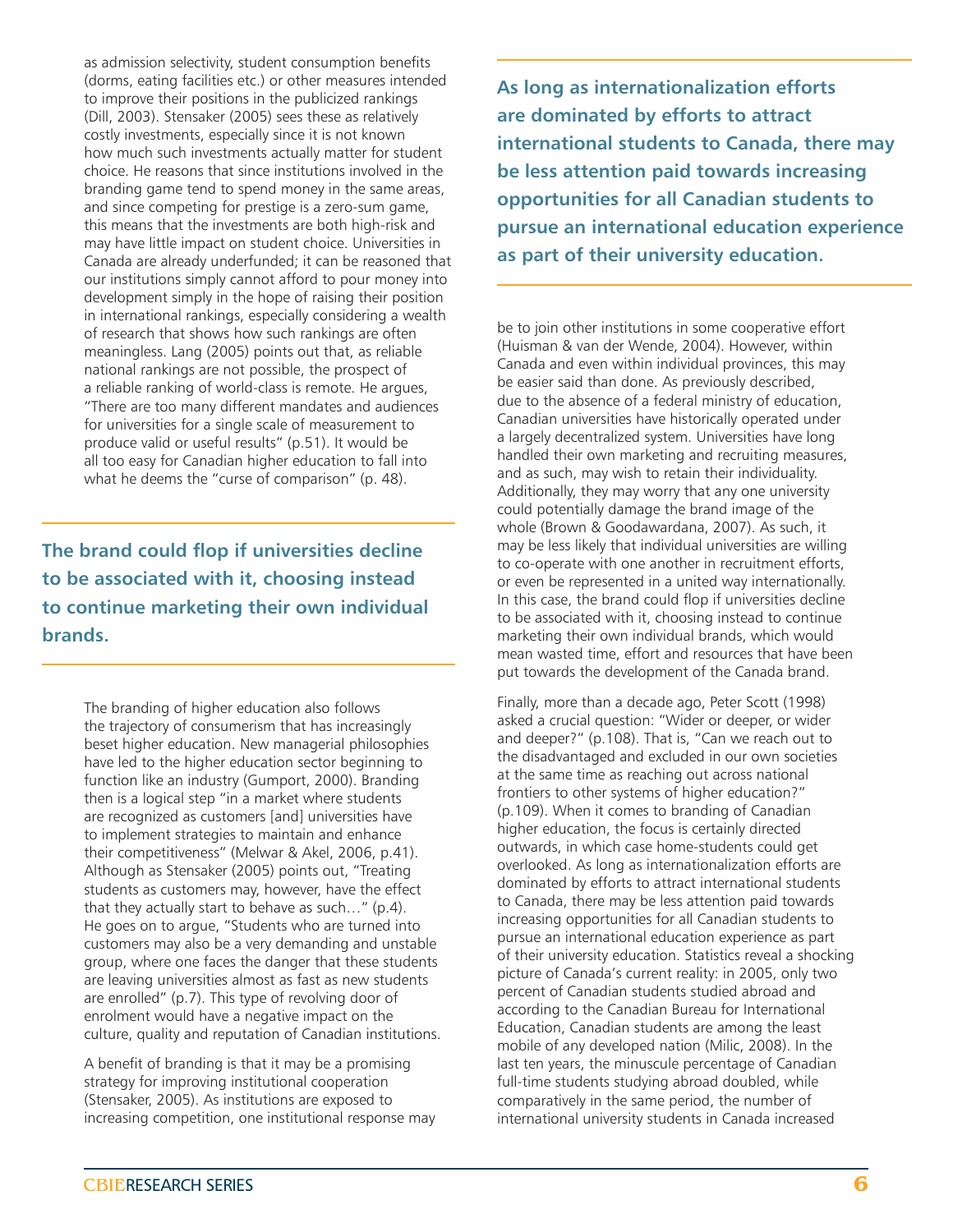from 25,000 in 1996 to more than 70,000 full-time and 13,000 part-time students by 2006 (Milic, 2005). The obvious reason most domestic students are unable to pursue international education opportunities is the absence of financial support. AUCC (2005) stresses the need for government to step in:

It is clear that without investment to increase Canadian students' access to international education opportunities, only a small number of students from mainly socio-economically privileged backgrounds will benefit and Canada will fall even further behind its competitor nations in using international education as a strategic instrument of foreign and domestic policy to create future political, business, and research linkages and promote their international understanding (p.5).

It is clear that government and university initiatives are, for the most part, more concerned with bringing in international students because of the profits to be gained, and are paying less attention to sending home students abroad because of the money that must be spent. Acting in this short-sighted way will have long-term effects that will be detrimental to Canadian higher education.

# Implications for policy

The creation of a brand is not necessarily a negative development for Canadian higher education. Rather, it is undoubtedly important to maintain a steady influx of international students and branding plays a role in this. Creating a national brand is a sensible and necessary action on the part of the federal and provincial/territorial governments, particularly in light of the fact that universities and colleges are at the centre of the marketplace of higher education. However, there are a number of measures that can be taken to combat the abovementioned detrimental effects that the creation of a brand can have on Canadian higher education and society itself.

Caution must be exercised as government and institutions use the brand to increase enrolment numbers of international students. **International students must not be depended on to make up for budget shortfalls; short-term profits could lead to long-term misery**. Funds should also be allocated towards helping international students who wish to study in Canada but are not be able to afford the high cost, which will combat what can easily become an elitist system. The initiative of the federal government pledging \$25 million over two years towards the Vanier Scholarships, of up to \$50,000 a year for top foreign or domestic doctoral students, is an excellent example of such investment.

**Measures taken purely to rise in ranking schemes should be avoided**. Genuine — rather than superficial — efforts should be made to enhance and improve the academic experience for both international and home students alike.

**There needs to be an increase in public investment in the post-secondary system. If institutions were not so underfunded, it would be much easier to deliver on the brand promises that are touted around the world**; students "shopping" in the international higher education marketplace would be more likely drawn to what Canadian higher education has to offer; and finally these students would be much more likely to be satisfied with their "purchase" and less likely to march to the complaints counter.

**New initiatives need to be created by both government and institutions to encourage and assist Canadian students to gain international educational experiences**. The Ontario International Education Opportunity Scholarship is an excellent example of a program that funds overseas experiences for Ontario-based students. Having Canadian students go around the world to study or work is an informal — though highly effective — way to promote Canadian higher education abroad.

These suggestions are merely a starting point for consideration of the implications and significance of the creation of a national brand for Canadian higher education. While it may seem as if the successful creation of the brand marks the accomplishment, the real work has only just begun.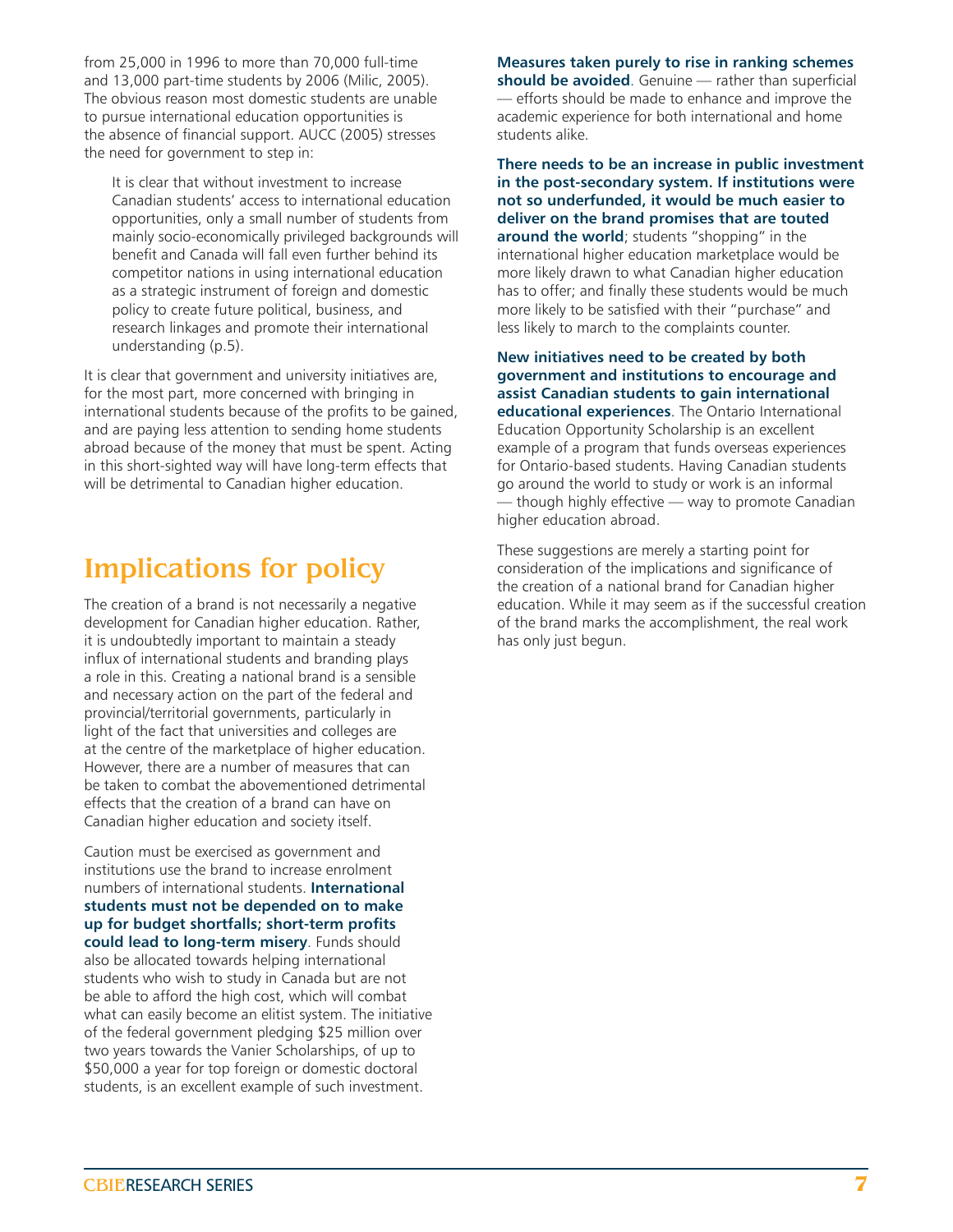#### References

- Altbach, P., & Knight, J. (2007). "Internationalization of higher education: motivations and realities." *Journal of Studies in International Education*, 11(3/4), 290-305.
- American Council on Education, Center for Institutional and International Initiatives. (2002). *The Brave New (and Smaller) World of Higher Education: A Transatlantic View*. Washington, DC: American Council on Education.
- Association of Universities and Colleges of Canada. (2009) Universities Matter: How Canada's universities contribute to economic recovery and long-term prosperity*.* Ottawa: AUCC.
- Association of Universities and Colleges of Canada. (2005). *Achieving Canadian Excellence in and for the World: Knowledge Partnerships as Building Block of Canada's International Relations*. Ottawa: AUCC.
- Baty, P. (2009, August 27). "Western Dominance of Education Under Threat." *Times Higher Education*. Retrieved December 1, 2009, from http://www.timeshighereducation.co.uk/story. asp?storycode=407867
- Birchard, K. (2007, November 29). "Canada Starts a 'Branding' Campaign to Help Universities Recruit More Foreign Students." *The Chronicle of Higher Education*. Retrieved December 6, 2009 from http:// chronicle.com/ daily/2007/11/828n.htm
- Bond, S. (2009). *World of Learning: Canadian Post-Secondary Students and the Study Abroad Experience*. Ottawa: CBIE.
- Brewer, D., Gates, S.M., & Goldman, C.A. (2002) *In Pursuit of Prestige: Strategy and Competition in US Higher Education*. New Brunswick: Transaction press.
- British Columbia Council for International Education. (2009, October). Education au/in Canada Brand Training Workshop. *BCCIE eNews*. Retrieved December 1, 2009 from http://www.bccie.bc.ca/docs/ enews\_archive/ October2009Issue1\_archive.pdf
- British Council. (no date). PMI2 Overview. Retrieved December 2, 2009 from http://www.britishcouncil. org/eumd-pmi2 overview.htm.
- Brown, J., & Goonawardana, S. (2006). "Brand Harmonization in the International Higher Education Market." *Journal of Business Research*, 60, 942-948.
- Canadian Bureau for International Education. (2010, August). *Submission to the House of Commons*. Standing Committee on Finance. Ottawa: CBIE
- Cernetig, M. (2009, June 17). "What Canada has is a branding gap." *Vancouver Sun*; Sect. Business.
- *Council of Ministries of Education*, Canada. Imagine Studying in Canada. Retrieved January 28, 2010 from www.educationau-incanada.ca
- Davidson, D., Knight, J., McBride, K., Best, G., & MacKechnie, C. (2009, November 11). "It's Time to Maximize Benefits from International Students." *The Embassy*. Retrieved November 22, 2009 from http://www.cbie.ca/data/media/ news/20091119\_Oped\_e.pdf
- de Wit, H. (2002). *Internationalization of Higher Education in the United States of America and Europe: A Historical, Comparative, and Conceptual Analysis*. Greenwood Press: Westport.
- Department of Foreign Affairs and International Trade, Canada. (2008). *Canada's Competitive Challenge: International Promotion of Education – New Initiatives.* Ottawa: DFAIT.
- Desai-Trilokekar, R., & Jones, G. (2007). "Internationalizing Canada's Universities." *Journal of International Higher Education*, 26(winter). Retrieved December 1, 2009 from http://www.bc.edu/bc\_org/ avp/soe/cihe/newsletter/ Number46/p12\_Trilokekar\_ Jones.htm
- Desai-Trilokekar, R., & Shubert, A. (2007). "Governments and International Education: The Canadian Case." *Institute of International Education.* Retrieved November 21, 2009 from http://www.iienetwork.org/ page/108517/
- Dill, D.D. (2003). "Allowing the market to rule: The case of the United States." *Higher Education Quarterly,* 57, 136-157.
- Gee, M. (2007, November 7). "Canada must fix 'pathetic' record on recruiting foreign students." *Globe and Mail*.
- Gumport, P. (2000). "Academic Restructuring: Organizational Change and Institutional Imperatives." *Higher Education*, 39, 67-91.
- Hazelkorn, E. (2008). "Globalization, Internationalization, and Rankings." *Journal of International Higher Education*, 53, 6-8.
- Huisman, J., & Van der Wende, M. (eds.) (2004). *On competition and cooperation. National and European policies for the internationalisation of higher educatio*n. Bonn: Lemmens.
- Lang, D. (2005). "World Class or The Curse of Comparison?" *The Canadian Journal of Higher Education*, 3, 27-55.
- Langer, M. (2009, December 2). "Underfunding Shortchanges Students." *The Toronto Sta*r; Sect. Opinion.
- Lightfoot, L. (2009). "Luring the Foreign Student." *University World News: Global*. Retrieved December 2, 2009, from http://www.universityworldnews.com/ article.php?story= 20091023103020329&mode=print
- Lockwood, R., & Hadd, J. (2007, July). "Building a Brand in Higher Education." *Gallup Management Journal*. Retrieved November 28, 2009, from http://gmj.gallup. com/ content/28081/building-brand-higher-education. aspx
- Macleans Online. (2008, September 22). "Education Ministers Unveil National Brand to Attract International Students." *Macleans.ca*; Sect. OnCampus. Retrieved December 2, 2009 from http://oncampus.macleans.ca/education/2008/09/22/ education-ministers-unveil-national-brand-toattractinternational- students/
- Melewar, T., & Akel, S. (2006). "The Role of Corporate Identity in the Higher Education Sector: A Case Study." *Corporate Communications: An International Journal*, 10(1), 41-57.